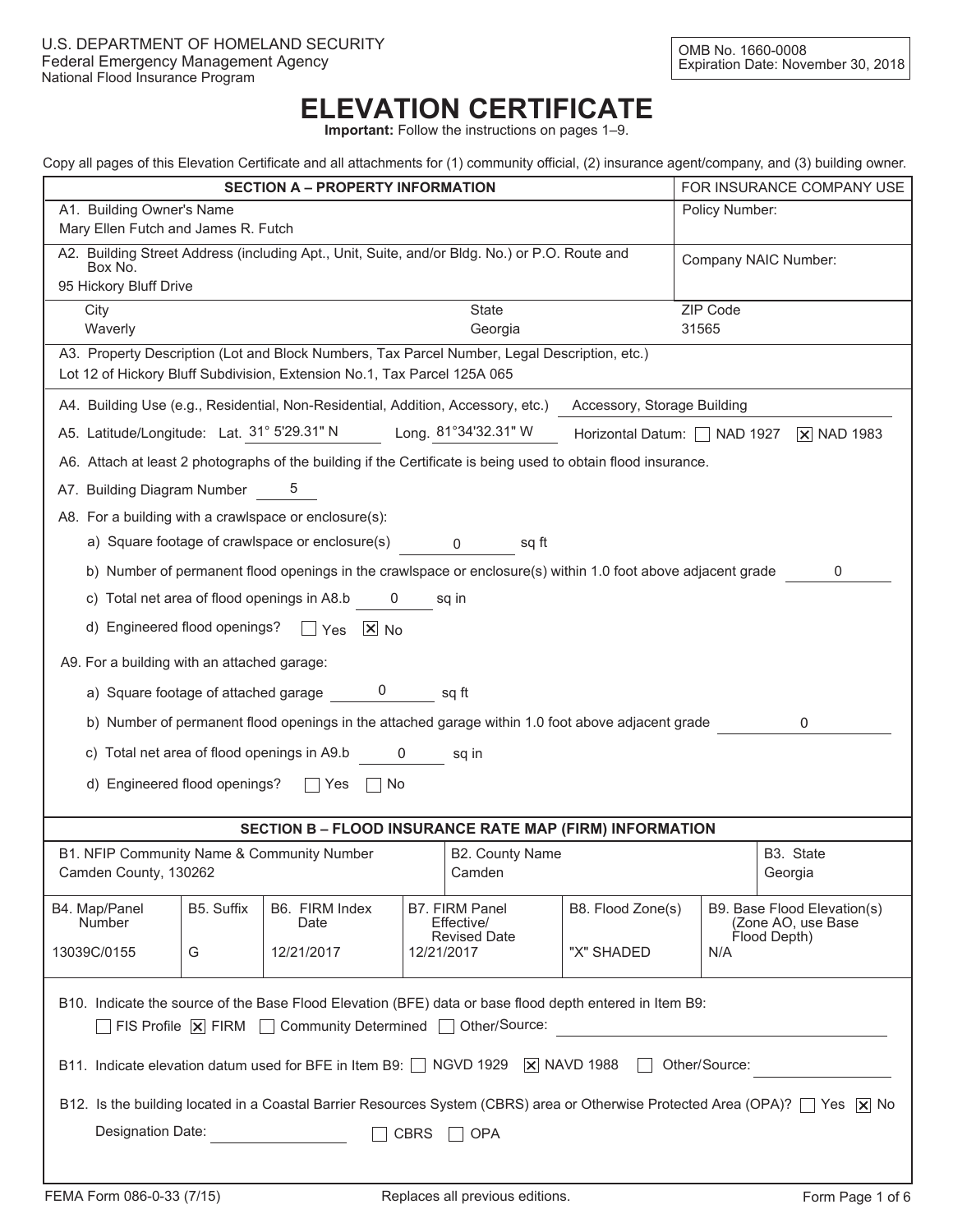| <b>ELEVATION CERTIFICATE</b>                                                                                                                                                                                                                                                                                                                                                        |                                                            | OMB No. 1660-0008<br>Expiration Date: November 30, 2018 |                              |                     |                                        |  |
|-------------------------------------------------------------------------------------------------------------------------------------------------------------------------------------------------------------------------------------------------------------------------------------------------------------------------------------------------------------------------------------|------------------------------------------------------------|---------------------------------------------------------|------------------------------|---------------------|----------------------------------------|--|
| IMPORTANT: In these spaces, copy the corresponding information from Section A.                                                                                                                                                                                                                                                                                                      | FOR INSURANCE COMPANY USE                                  |                                                         |                              |                     |                                        |  |
| Building Street Address (including Apt., Unit, Suite, and/or Bldg. No.) or P.O. Route and Box No.<br>95 Hickory Bluff Drive                                                                                                                                                                                                                                                         |                                                            |                                                         |                              | Policy Number:      |                                        |  |
| City                                                                                                                                                                                                                                                                                                                                                                                | State                                                      | ZIP Code                                                |                              | Company NAIC Number |                                        |  |
| Waverly                                                                                                                                                                                                                                                                                                                                                                             | Georgia                                                    | 31565                                                   |                              |                     |                                        |  |
| <b>SECTION C - BUILDING ELEVATION INFORMATION (SURVEY REQUIRED)</b>                                                                                                                                                                                                                                                                                                                 |                                                            |                                                         |                              |                     |                                        |  |
| C1. Building elevations are based on:<br>*A new Elevation Certificate will be required when construction of the building is complete.                                                                                                                                                                                                                                               | Construction Drawings*                                     |                                                         | Building Under Construction* |                     | $ \overline{x} $ Finished Construction |  |
| C2. Elevations – Zones A1–A30, AE, AH, A (with BFE), VE, V1–V30, V (with BFE), AR, AR/A, AR/AE, AR/A1–A30, AR/AH, AR/AO.<br>Complete Items C2.a-h below according to the building diagram specified in Item A7. In Puerto Rico only, enter meters.<br>Benchmark Utilized: Network GPS: eGPS<br>Vertical Datum: NAVD (1988)                                                          |                                                            |                                                         |                              |                     |                                        |  |
| Indicate elevation datum used for the elevations in items a) through h) below.                                                                                                                                                                                                                                                                                                      |                                                            |                                                         |                              |                     |                                        |  |
| NGVD 1929 $\overline{X}$ NAVD 1988 $\Box$                                                                                                                                                                                                                                                                                                                                           | Other/Source:                                              |                                                         |                              |                     |                                        |  |
| Datum used for building elevations must be the same as that used for the BFE.                                                                                                                                                                                                                                                                                                       |                                                            |                                                         |                              |                     |                                        |  |
|                                                                                                                                                                                                                                                                                                                                                                                     |                                                            |                                                         | $13 \ 1$                     |                     | Check the measurement used.            |  |
| a) Top of bottom floor (including basement, crawlspace, or enclosure floor) _____                                                                                                                                                                                                                                                                                                   |                                                            |                                                         | $N/A$ .                      | $ \mathsf{x} $ feet | meters                                 |  |
| b) Top of the next higher floor                                                                                                                                                                                                                                                                                                                                                     |                                                            |                                                         |                              | $ \mathsf{x} $ feet | meters                                 |  |
| c) Bottom of the lowest horizontal structural member (V Zones only)                                                                                                                                                                                                                                                                                                                 |                                                            |                                                         | $N/A$ .<br>$N/A$ .           | $ \mathsf{x} $ feet | meters                                 |  |
| d) Attached garage (top of slab)                                                                                                                                                                                                                                                                                                                                                    |                                                            |                                                         | N/A                          | $ \mathsf{x} $ feet | meters                                 |  |
| e) Lowest elevation of machinery or equipment servicing the building<br>(Describe type of equipment and location in Comments)                                                                                                                                                                                                                                                       |                                                            |                                                         |                              | $ \mathsf{x} $ feet | meters                                 |  |
| f) Lowest adjacent (finished) grade next to building (LAG)                                                                                                                                                                                                                                                                                                                          |                                                            |                                                         | 10, 6                        | $ \mathsf{x} $ feet | meters                                 |  |
| Highest adjacent (finished) grade next to building (HAG)<br>q)                                                                                                                                                                                                                                                                                                                      |                                                            |                                                         | 11, 6                        | $ \mathsf{x} $ feet | meters                                 |  |
| h) Lowest adjacent grade at lowest elevation of deck or stairs, including<br>structural support                                                                                                                                                                                                                                                                                     |                                                            |                                                         | $N/A$ .                      | $ \mathsf{x} $ feet | meters                                 |  |
|                                                                                                                                                                                                                                                                                                                                                                                     | SECTION D - SURVEYOR, ENGINEER, OR ARCHITECT CERTIFICATION |                                                         |                              |                     |                                        |  |
| This certification is to be signed and sealed by a land surveyor, engineer, or architect authorized by law to certify elevation information.<br>I certify that the information on this Certificate represents my best efforts to interpret the data available. I understand that any false<br>statement may be punishable by fine or imprisonment under 18 U.S. Code, Section 1001. |                                                            |                                                         |                              |                     |                                        |  |
| Were latitude and longitude in Section A provided by a licensed land surveyor? $\mathbb{X}$ Yes $\Box$ No                                                                                                                                                                                                                                                                           |                                                            |                                                         |                              |                     | Check here if attachments.             |  |
| Certifier's Name<br>Danial Eric Taylor                                                                                                                                                                                                                                                                                                                                              | License Number<br>3251                                     |                                                         |                              |                     |                                        |  |
| <b>Title</b><br>Project Manager                                                                                                                                                                                                                                                                                                                                                     |                                                            |                                                         |                              |                     |                                        |  |
| Company Name<br><b>Cumberland Land Surveyors</b>                                                                                                                                                                                                                                                                                                                                    |                                                            |                                                         |                              |                     | No. 325/                               |  |
| Address<br>300 Camden Avenue (P.O. Box 231)                                                                                                                                                                                                                                                                                                                                         |                                                            |                                                         |                              |                     |                                        |  |
| City<br>Woodbine                                                                                                                                                                                                                                                                                                                                                                    | State<br>Georgia                                           |                                                         | ZIP Code<br>31548            |                     |                                        |  |
| Signature<br>D.E. Taylor                                                                                                                                                                                                                                                                                                                                                            | Date<br>01/11/2018                                         |                                                         | Telephone<br>(912) 576-8854  |                     |                                        |  |
| Copy all pages of this Elevation Certificate and all attachments for (1) community official, (2) insurance agent/company, and (3) building owner.                                                                                                                                                                                                                                   |                                                            |                                                         |                              |                     |                                        |  |
| Comments (including type of equipment and location, per C2(e), if applicable)<br>Latitude and longitude coordinates were derived using GPS methods.                                                                                                                                                                                                                                 |                                                            |                                                         |                              |                     |                                        |  |
|                                                                                                                                                                                                                                                                                                                                                                                     |                                                            |                                                         |                              |                     |                                        |  |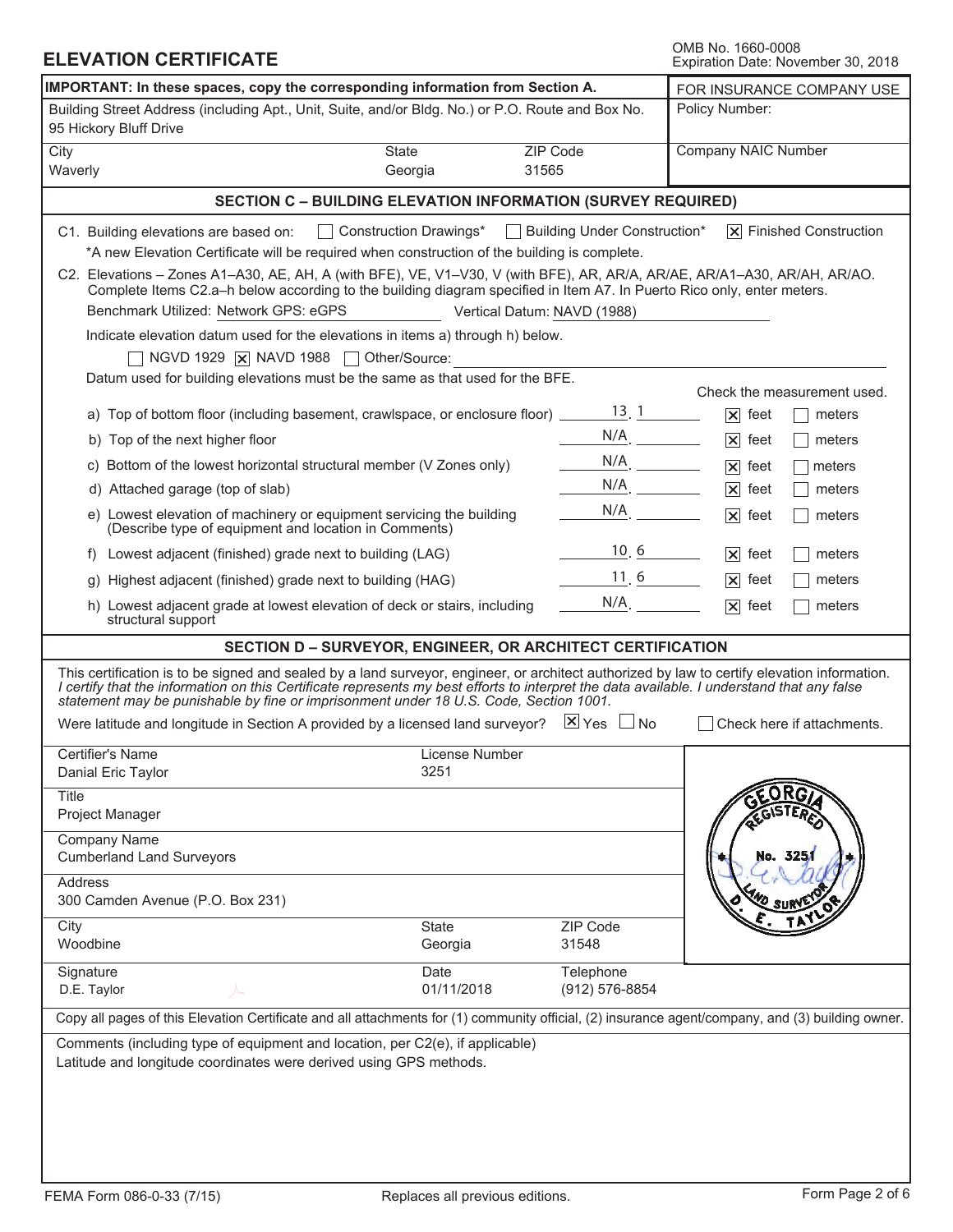| OMB No. 1660-0008 |                                    |  |
|-------------------|------------------------------------|--|
|                   | Expiration Date: November 30, 2018 |  |

| <b>ELEVATION CERTIFICATE</b>                                                                                                                                                                                                                                                      | OMB No. 1660-0008<br>Expiration Date: November 30, 2018                                           |                                                                                                                 |                                                                         |
|-----------------------------------------------------------------------------------------------------------------------------------------------------------------------------------------------------------------------------------------------------------------------------------|---------------------------------------------------------------------------------------------------|-----------------------------------------------------------------------------------------------------------------|-------------------------------------------------------------------------|
| IMPORTANT: In these spaces, copy the corresponding information from Section A.                                                                                                                                                                                                    | FOR INSURANCE COMPANY USE                                                                         |                                                                                                                 |                                                                         |
| 95 Hickory Bluff Drive                                                                                                                                                                                                                                                            | Building Street Address (including Apt., Unit, Suite, and/or Bldg. No.) or P.O. Route and Box No. |                                                                                                                 |                                                                         |
| City<br>Waverly                                                                                                                                                                                                                                                                   | <b>State</b><br>Georgia                                                                           | ZIP Code<br>31565                                                                                               | Company NAIC Number                                                     |
|                                                                                                                                                                                                                                                                                   |                                                                                                   | <b>SECTION E - BUILDING ELEVATION INFORMATION (SURVEY NOT REQUIRED)</b><br>FOR ZONE AO AND ZONE A (WITHOUT BFE) |                                                                         |
| For Zones AO and A (without BFE), complete Items E1–E5. If the Certificate is intended to support a LOMA or LOMR-F request,<br>complete Sections A, B, and C. For Items E1–E4, use natural grade, if available. Check the measurement used. In Puerto Rico only,<br>enter meters. |                                                                                                   |                                                                                                                 |                                                                         |
| E1. Provide elevation information for the following and check the appropriate boxes to show whether the elevation is above or below<br>the highest adjacent grade (HAG) and the lowest adjacent grade (LAG).<br>a) Top of bottom floor (including basement,                       |                                                                                                   |                                                                                                                 |                                                                         |
| crawlspace, or enclosure) is<br>b) Top of bottom floor (including basement,                                                                                                                                                                                                       |                                                                                                   | feet                                                                                                            | above or $\parallel$ below the HAG.<br>meters                           |
| crawlspace, or enclosure) is                                                                                                                                                                                                                                                      |                                                                                                   | ∣ feet                                                                                                          | meters<br>above or $\vert$   below the LAG.                             |
| E2. For Building Diagrams 6–9 with permanent flood openings provided in Section A Items 8 and/or 9 (see pages 1–2 of Instructions),<br>the next higher floor (elevation C2.b in                                                                                                   |                                                                                                   |                                                                                                                 |                                                                         |
| the diagrams) of the building is                                                                                                                                                                                                                                                  |                                                                                                   | ∣ feet                                                                                                          | above or   below the HAG.<br>meters                                     |
| E3. Attached garage (top of slab) is                                                                                                                                                                                                                                              |                                                                                                   | ∣ feet                                                                                                          | above or $\Box$ below the HAG.<br>meters                                |
| E4. Top of platform of machinery and/or equipment<br>servicing the building is                                                                                                                                                                                                    |                                                                                                   | ∣feet                                                                                                           | meters<br>above or $\parallel$ below the HAG.                           |
| E5. Zone AO only: If no flood depth number is available, is the top of the bottom floor elevated in accordance with the community's<br>floodplain management ordinance?<br>ヿ Yes                                                                                                  | No<br>$\Box$                                                                                      |                                                                                                                 | Unknown. The local official must certify this information in Section G. |
|                                                                                                                                                                                                                                                                                   |                                                                                                   | SECTION F - PROPERTY OWNER (OR OWNER'S REPRESENTATIVE) CERTIFICATION                                            |                                                                         |
| The property owner or owner's authorized representative who completes Sections A, B, and E for Zone A (without a FEMA-issued or<br>community-issued BFE) or Zone AO must sign here. The statements in Sections A, B, and E are correct to the best of my knowledge.               |                                                                                                   |                                                                                                                 |                                                                         |
| Property Owner or Owner's Authorized Representative's Name                                                                                                                                                                                                                        |                                                                                                   |                                                                                                                 |                                                                         |
| Address                                                                                                                                                                                                                                                                           |                                                                                                   | City                                                                                                            | ZIP Code<br><b>State</b>                                                |
| Signature                                                                                                                                                                                                                                                                         |                                                                                                   | Date                                                                                                            | Telephone                                                               |
| Comments                                                                                                                                                                                                                                                                          |                                                                                                   |                                                                                                                 |                                                                         |
|                                                                                                                                                                                                                                                                                   |                                                                                                   |                                                                                                                 |                                                                         |
|                                                                                                                                                                                                                                                                                   |                                                                                                   |                                                                                                                 |                                                                         |
|                                                                                                                                                                                                                                                                                   |                                                                                                   |                                                                                                                 |                                                                         |
|                                                                                                                                                                                                                                                                                   |                                                                                                   |                                                                                                                 |                                                                         |
|                                                                                                                                                                                                                                                                                   |                                                                                                   |                                                                                                                 |                                                                         |
|                                                                                                                                                                                                                                                                                   |                                                                                                   |                                                                                                                 |                                                                         |
|                                                                                                                                                                                                                                                                                   |                                                                                                   |                                                                                                                 |                                                                         |
|                                                                                                                                                                                                                                                                                   |                                                                                                   |                                                                                                                 |                                                                         |
|                                                                                                                                                                                                                                                                                   |                                                                                                   |                                                                                                                 |                                                                         |
|                                                                                                                                                                                                                                                                                   |                                                                                                   |                                                                                                                 |                                                                         |
|                                                                                                                                                                                                                                                                                   |                                                                                                   |                                                                                                                 |                                                                         |
|                                                                                                                                                                                                                                                                                   |                                                                                                   |                                                                                                                 |                                                                         |
|                                                                                                                                                                                                                                                                                   |                                                                                                   |                                                                                                                 |                                                                         |
|                                                                                                                                                                                                                                                                                   |                                                                                                   |                                                                                                                 | Check here if attachments.                                              |

ı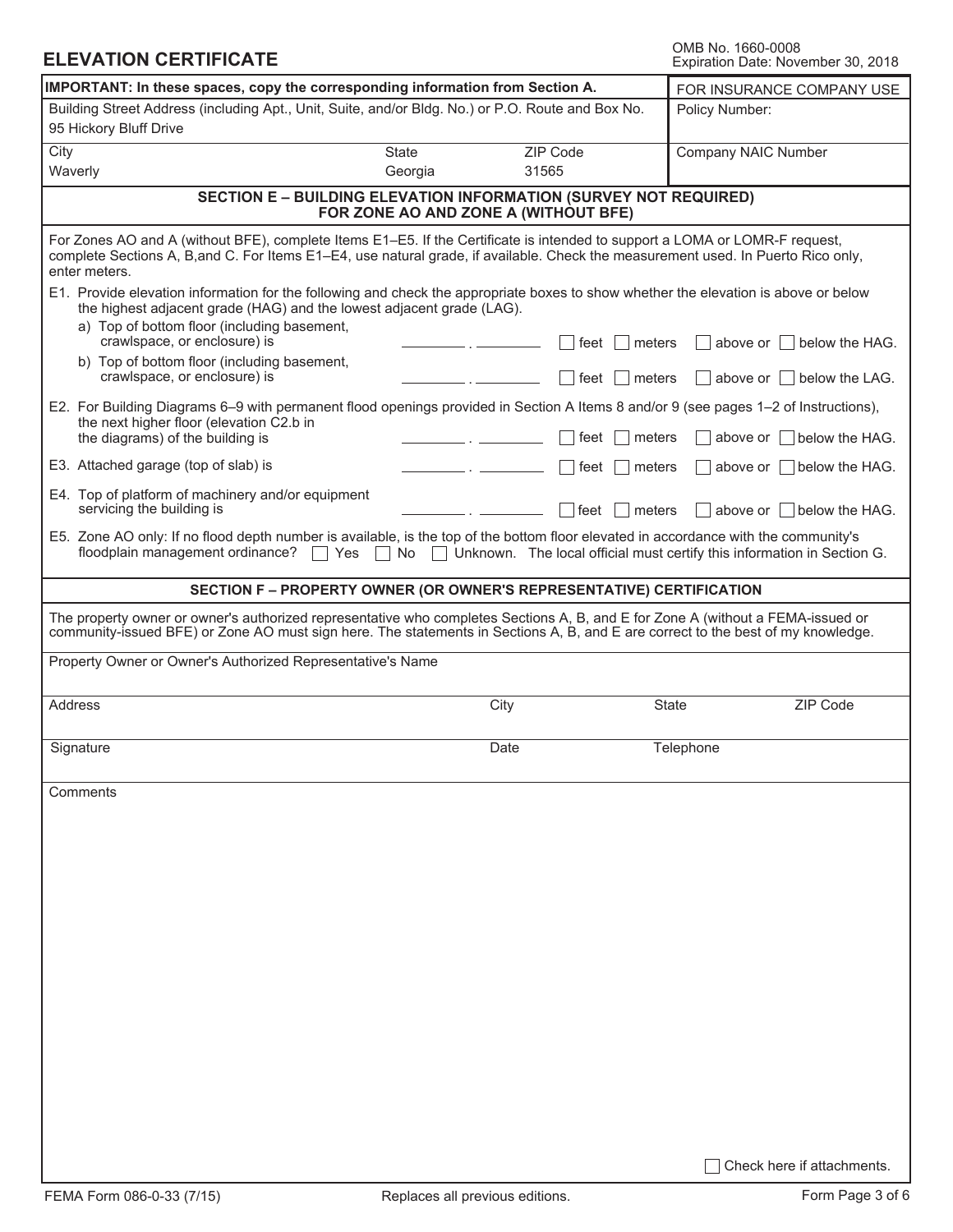### **ELEVATION CERTIFICATE**

OMB No. 1660-0008<br>Expiration Date: November 30, 2018

| IMPORTANT: In these spaces, copy the corresponding information from Section A.<br>FOR INSURANCE COMPANY USE                                                                                                                                                                                                                            |                        |                                                     |      |                                                        |  |  |  |
|----------------------------------------------------------------------------------------------------------------------------------------------------------------------------------------------------------------------------------------------------------------------------------------------------------------------------------------|------------------------|-----------------------------------------------------|------|--------------------------------------------------------|--|--|--|
| Building Street Address (including Apt., Unit, Suite, and/or Bldg. No.) or P.O. Route and Box No.<br>95 Hickory Bluff Drive                                                                                                                                                                                                            |                        | Policy Number:                                      |      |                                                        |  |  |  |
| City                                                                                                                                                                                                                                                                                                                                   | State                  | ZIP Code                                            |      | Company NAIC Number                                    |  |  |  |
| Waverly                                                                                                                                                                                                                                                                                                                                | Georgia                | 31565                                               |      |                                                        |  |  |  |
|                                                                                                                                                                                                                                                                                                                                        |                        | <b>SECTION G - COMMUNITY INFORMATION (OPTIONAL)</b> |      |                                                        |  |  |  |
| The local official who is authorized by law or ordinance to administer the community's floodplain management ordinance can complete<br>Sections A, B, C (or E), and G of this Elevation Certificate. Complete the applicable item(s) and sign below. Check the measurement<br>used in Items G8-G10. In Puerto Rico only, enter meters. |                        |                                                     |      |                                                        |  |  |  |
| The information in Section C was taken from other documentation that has been signed and sealed by a licensed surveyor,<br>G1. $\square$<br>engineer, or architect who is authorized by law to certify elevation information. (Indicate the source and date of the elevation<br>data in the Comments area below.)                      |                        |                                                     |      |                                                        |  |  |  |
| A community official completed Section E for a building located in Zone A (without a FEMA-issued or community-issued BFE)<br>G2.<br>or Zone AO.                                                                                                                                                                                        |                        |                                                     |      |                                                        |  |  |  |
| The following information (Items G4-G10) is provided for community floodplain management purposes.<br>G3.                                                                                                                                                                                                                              |                        |                                                     |      |                                                        |  |  |  |
| G4. Permit Number                                                                                                                                                                                                                                                                                                                      | G5. Date Permit Issued |                                                     |      | G6. Date Certificate of<br>Compliance/Occupancy Issued |  |  |  |
| G7. This permit has been issued for:                                                                                                                                                                                                                                                                                                   |                        | New Construction   Substantial Improvement          |      |                                                        |  |  |  |
| G8. Elevation of as-built lowest floor (including basement)<br>of the building:                                                                                                                                                                                                                                                        |                        |                                                     | feet | meters<br>Datum                                        |  |  |  |
| G9. BFE or (in Zone AO) depth of flooding at the building site: _________________                                                                                                                                                                                                                                                      |                        |                                                     | feet | meters<br>Datum                                        |  |  |  |
| G10. Community's design flood elevation:                                                                                                                                                                                                                                                                                               |                        |                                                     | feet | meters<br>Datum                                        |  |  |  |
| Local Official's Name                                                                                                                                                                                                                                                                                                                  |                        | Title                                               |      |                                                        |  |  |  |
| <b>Community Name</b>                                                                                                                                                                                                                                                                                                                  |                        | Telephone                                           |      |                                                        |  |  |  |
| Signature                                                                                                                                                                                                                                                                                                                              |                        | Date                                                |      |                                                        |  |  |  |
| Comments (including type of equipment and location, per C2(e), if applicable)                                                                                                                                                                                                                                                          |                        |                                                     |      |                                                        |  |  |  |
|                                                                                                                                                                                                                                                                                                                                        |                        |                                                     |      |                                                        |  |  |  |
|                                                                                                                                                                                                                                                                                                                                        |                        |                                                     |      |                                                        |  |  |  |
|                                                                                                                                                                                                                                                                                                                                        |                        |                                                     |      |                                                        |  |  |  |
|                                                                                                                                                                                                                                                                                                                                        |                        |                                                     |      |                                                        |  |  |  |
|                                                                                                                                                                                                                                                                                                                                        |                        |                                                     |      |                                                        |  |  |  |
|                                                                                                                                                                                                                                                                                                                                        |                        |                                                     |      |                                                        |  |  |  |
|                                                                                                                                                                                                                                                                                                                                        |                        |                                                     |      |                                                        |  |  |  |
|                                                                                                                                                                                                                                                                                                                                        |                        |                                                     |      | Check here if attachments.                             |  |  |  |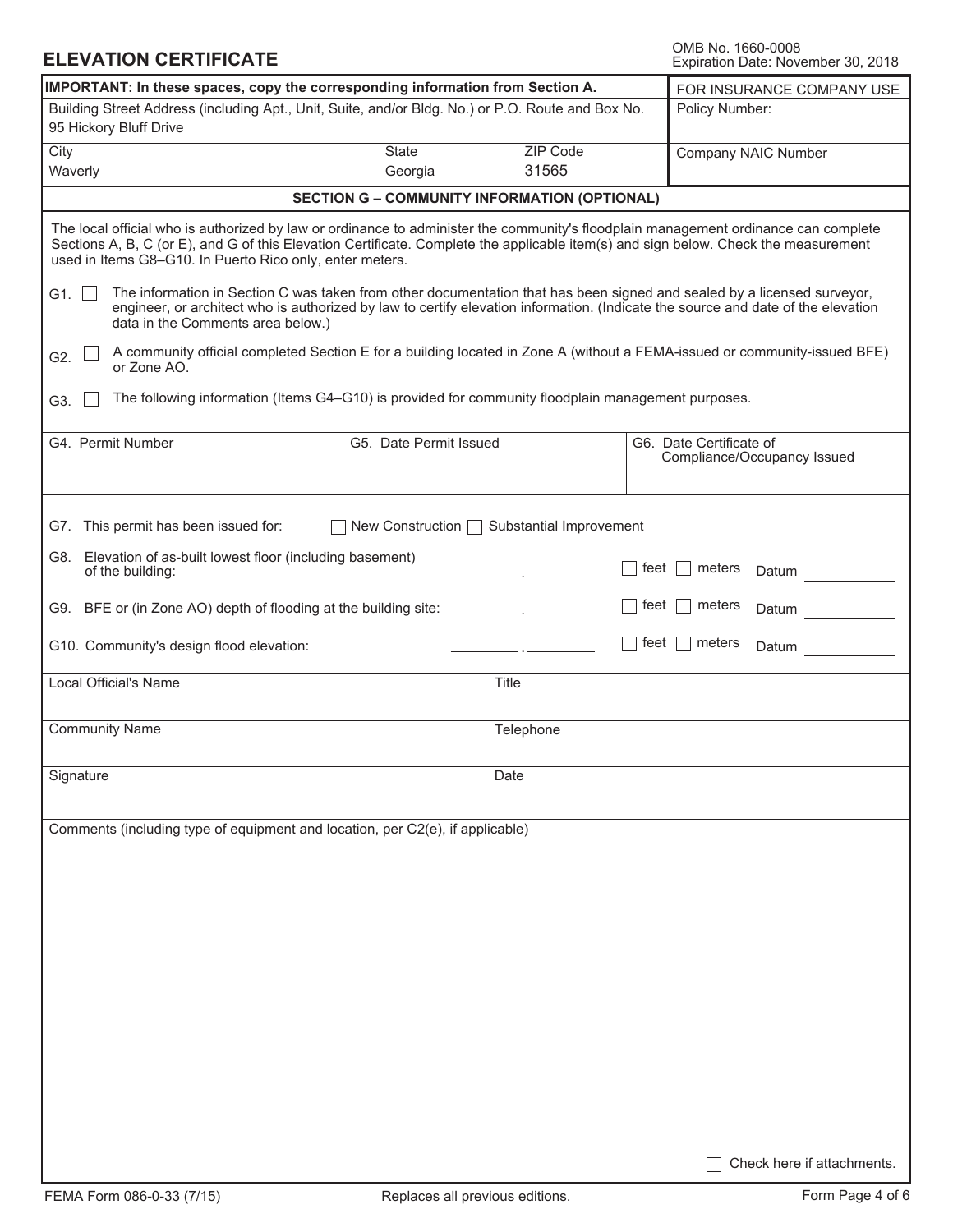### **ELEVATION CERTIFICATE See Instructions for Item A6.** OMB No. 1660-0008

#### **BUILDING PHOTOGRAPHS**

See Instructions for Item A6.

Expiration Date: November 30, 2018

| IMPORTANT: In these spaces, copy the corresponding information from Section A.                                              | FOR INSURANCE COMPANY USE |                   |                     |
|-----------------------------------------------------------------------------------------------------------------------------|---------------------------|-------------------|---------------------|
| Building Street Address (including Apt., Unit, Suite, and/or Bldg. No.) or P.O. Route and Box No.<br>95 Hickory Bluff Drive | Policy Number:            |                   |                     |
| City<br>Waverly                                                                                                             | State<br>Georgia          | ZIP Code<br>31565 | Company NAIC Number |
|                                                                                                                             |                           |                   |                     |

If using the Elevation Certificate to obtain NFIP flood insurance, affix at least 2 building photographs below according to the instructions for Item A6. Identify all photographs with date taken; "Front View" and "Rear View"; and, if required, "Right Side View" and "Left Side View." When applicable, photographs must show the foundation with representative examples of the flood openings or vents, as indicated in Section A8. If submitting more photographs than will fit on this page, use the Continuation Page.



Photo One Caption Front-Left View, 01/09/2018



Photo Two Caption Left-Rear View, 01/09/2018